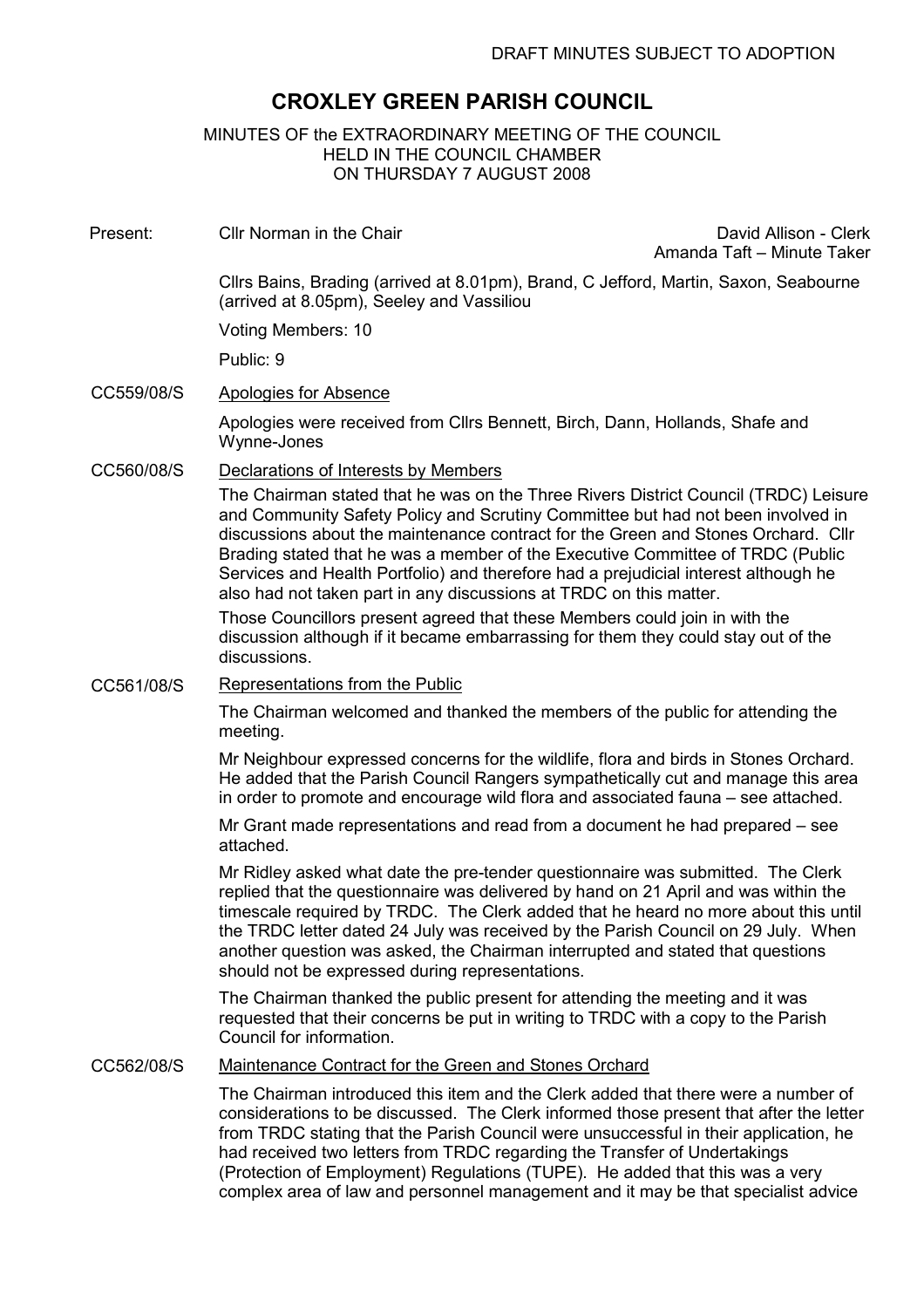may need to be sought at some point which would require Council funding if TUPE Regulations need to be explored in more depth.

Secondly, the Clerk stated that there were practical issues to be considered which are a routine part of the maintenance of the Green and Stones Orchard which include dog waste bins, litter bins, vehicular access across the Revels site to footpath 7, planting (of trees and bulbs) in Stones Orchard, plaques on seats, the grass around the War Memorial (especially before the Remembrance Service), preparation of the Revels site for the Revels and the firework display.

The Clerk was asked to write to Mr Brooker at TRDC about the Council's concerns given the Parish Council had looked after these areas for some 15 years with such expertise and had offered to do it for no charge to the District Council. It was stated that many compliments are received about the Green and Stones Orchard both to the Parish Council and to Councillors themselves. It was also asked whether these areas could be given back to the community and the Clerk was asked to include this in his letter to Mr Brooker.

A Councillor asked whether the cost of the new contractor would be added to Special Expenses and this should be a matter taken up with TRDC in the letter.

The Chairman believed that the loss of the maintenance contract means the Parish has lost the status of 'village'. Members considered that other work would have to be found for the Rangers and this situation clearly demonstrated the importance of a time recording works schedule. It was agreed that this item be placed on the next Environment and Amenity Agenda by which time the Parish Council may have received the pre-tender evaluation report from TRDC and Cllrs will have had time to think about suggestions of further work areas for the Rangers'.

It was proposed by Cllr Saxon and seconded by Cllr Bains that the Clerk writes to Mr Brooker at TRDC to ask:-

- how, after 15 years of maintaining the Green and Stones Orchard, the Parish Council have not even reached the tendering stage;
- about the events that are held on the Green, namely the Remembrance Day service at the War Memorial, preparation for the Revels and the new year's eve firework display;
- about routine maintenance such as the dog waste bins, litterbins and vehicular access to footpath 7;
- about tree planting in Stones Orchard and the memorial plaques on the seats
- Also, that the Clerk pursues the possibility of the lease or direct land ownership of the Green and Stones Orchard being transferred to the Parish Council.

Cllrs Brading, Norman and Seabourne abstained from voting and the proposal was agreed.

### CC563/08/S Closure

There being no other business the Chairman closed the meeting at 8.55pm.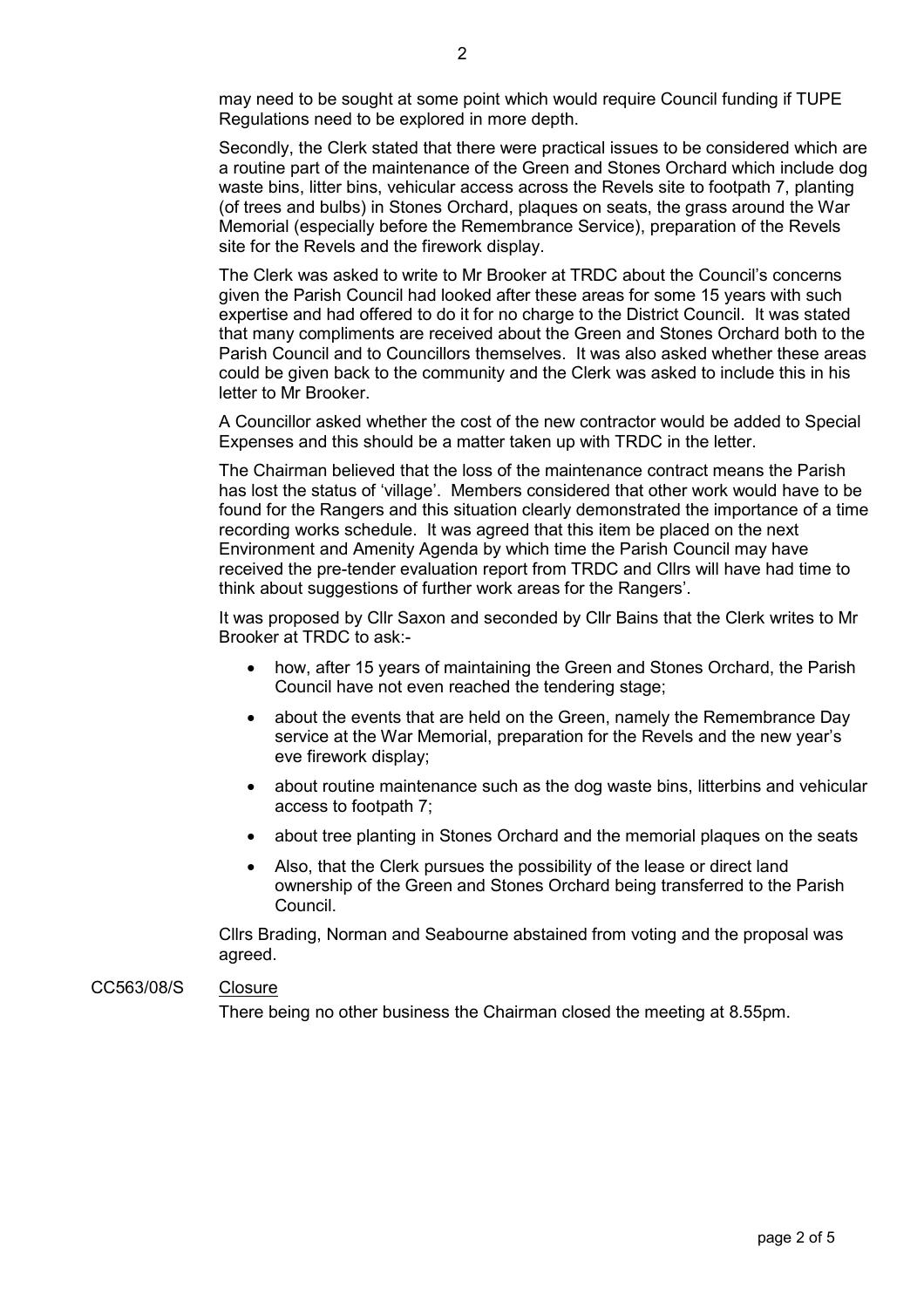The following letter is from Mr D Neighbour, 21 Fuller Way, Croxley Green which he used as the basis of his public representations to the Parish Council at their meeting held on 7 August 2008:

RECEIVE: The blesk 0 8 AUG 2008 broxley Green Parish Council \*\*\*\*\*\*\*\*\*\*\*\*  $2$ eas Si Re Grass Cutting I understand that the author of gross put out to tender, to the exclusion of the Parish Council who have carried out this operation for the better part of llyears without complaint. am extremely concerned that Three Ker is taking such a dectatorial decreen, without any thought to the level pupulace. Stones orchard has always been managed with the natural seasons in mind, for bird breading, wild flower and the general fauna a flora, the case that our local bouncil take over these matters is to be commended, It is doubtful if this will be the case if general contracted are involved It would be more than interesting to know how Three Rives think the have the right to ask for tenders on land that may not be their. Please pass these comments to the appropriate person in Three River to consider the their arbitany decree is totally alien to the people of broxley.

3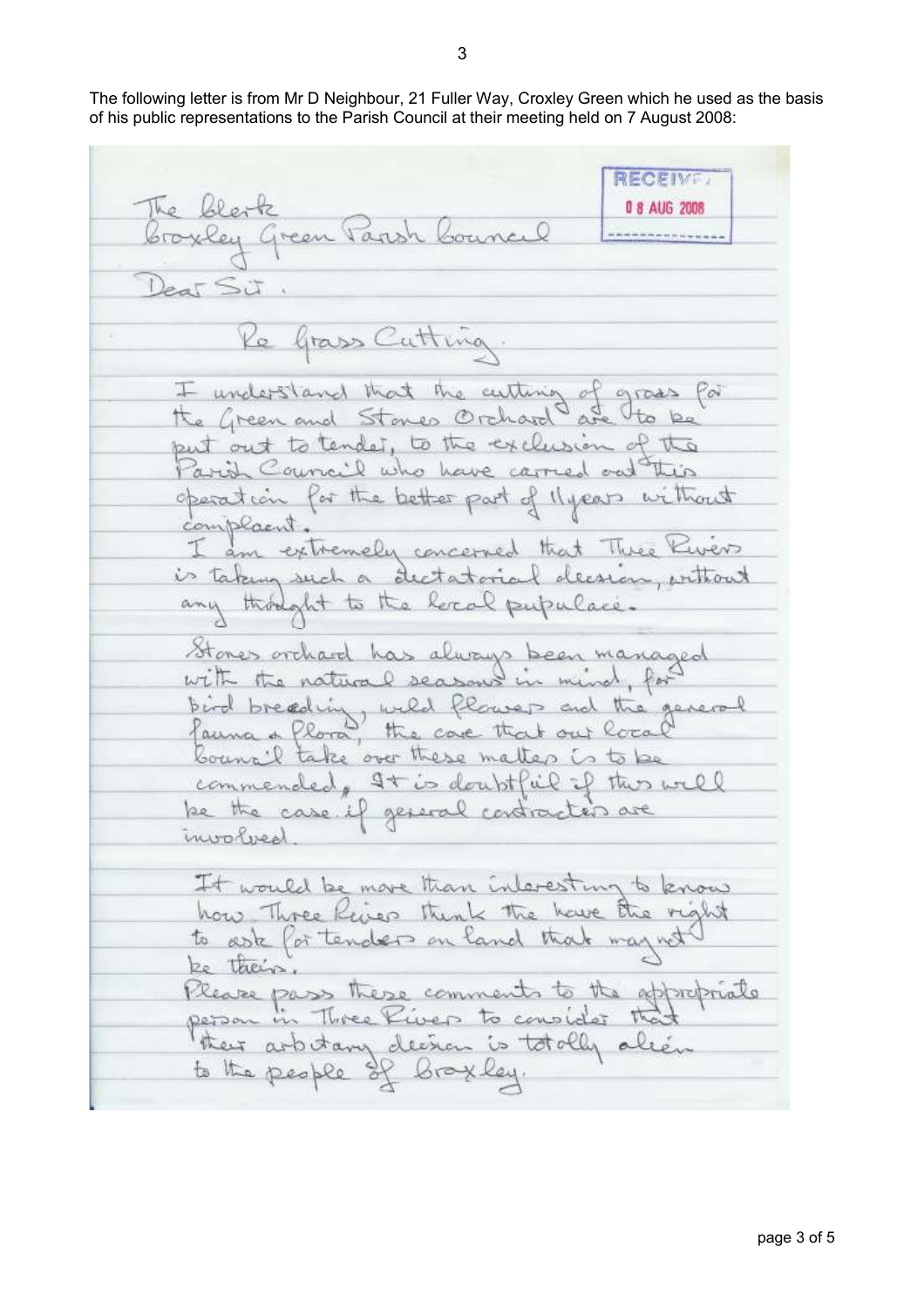The following is from Mr B Grant, 93 Frankland Road, Croxley Green which he used as the basis of his public representations to the Parish Council at their meeting held on 7 August 2008: